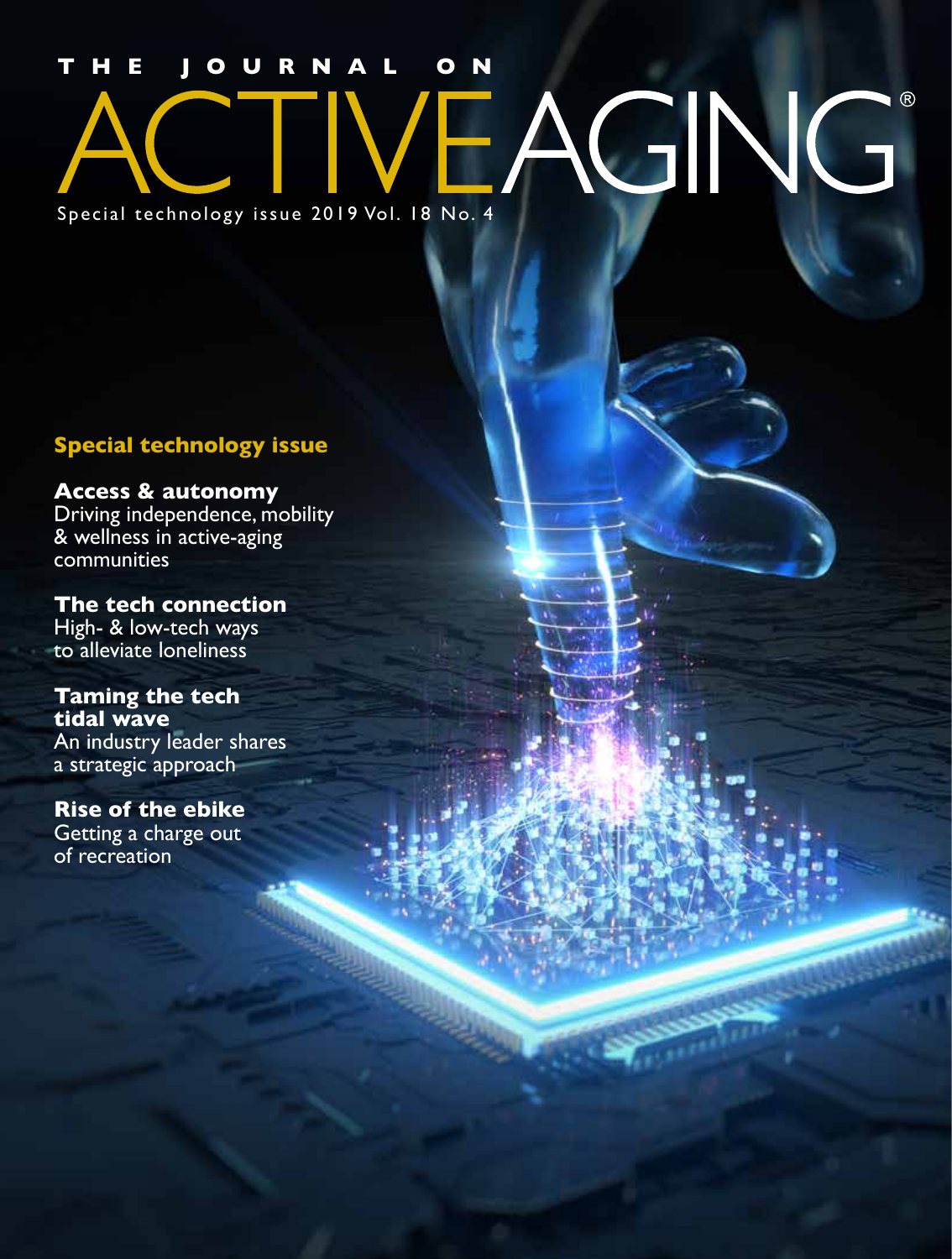# Autonomous vehicles: Driving independence,

mobility and wellness in active-aging communities



**In partnership with Regional Development Australia, autonomous vehicle specialist Aurrigo Pty Ltd. recently trialed its 'pod' service in the Elliot Gardens Retirement Village in Port Elliot, South Australia. An independent study by the Global Centre for Modern Ageing provided key insights. Here's the story, and what it means for you**

*by Marilynn Larkin, MA*

Autonomous (self-driving) vehicles represent a growing trend that now is emerging in the active-aging market with a difference. Unlike high-profile self-driving cars that operate on main

thoroughfares, the autonomous vehicles being tested in senior living communities stay within the boundaries of the community, operating on preplanned routes. $1,2,3$ 

Such was the case for Lendlease-owned Elliot Gardens, a retirement community located in Port Elliot, South Australia, that recently served as a testing ground for a two-month study with Aurrigo Pty Ltd., an Australian company that is part of Richmond Design & Marketing (RDM Group) UK. Aurrigo's in-house autonomous vehicle team has produced over 40 self-driving pods for projects in Australia, Canada, Singapore, Finland,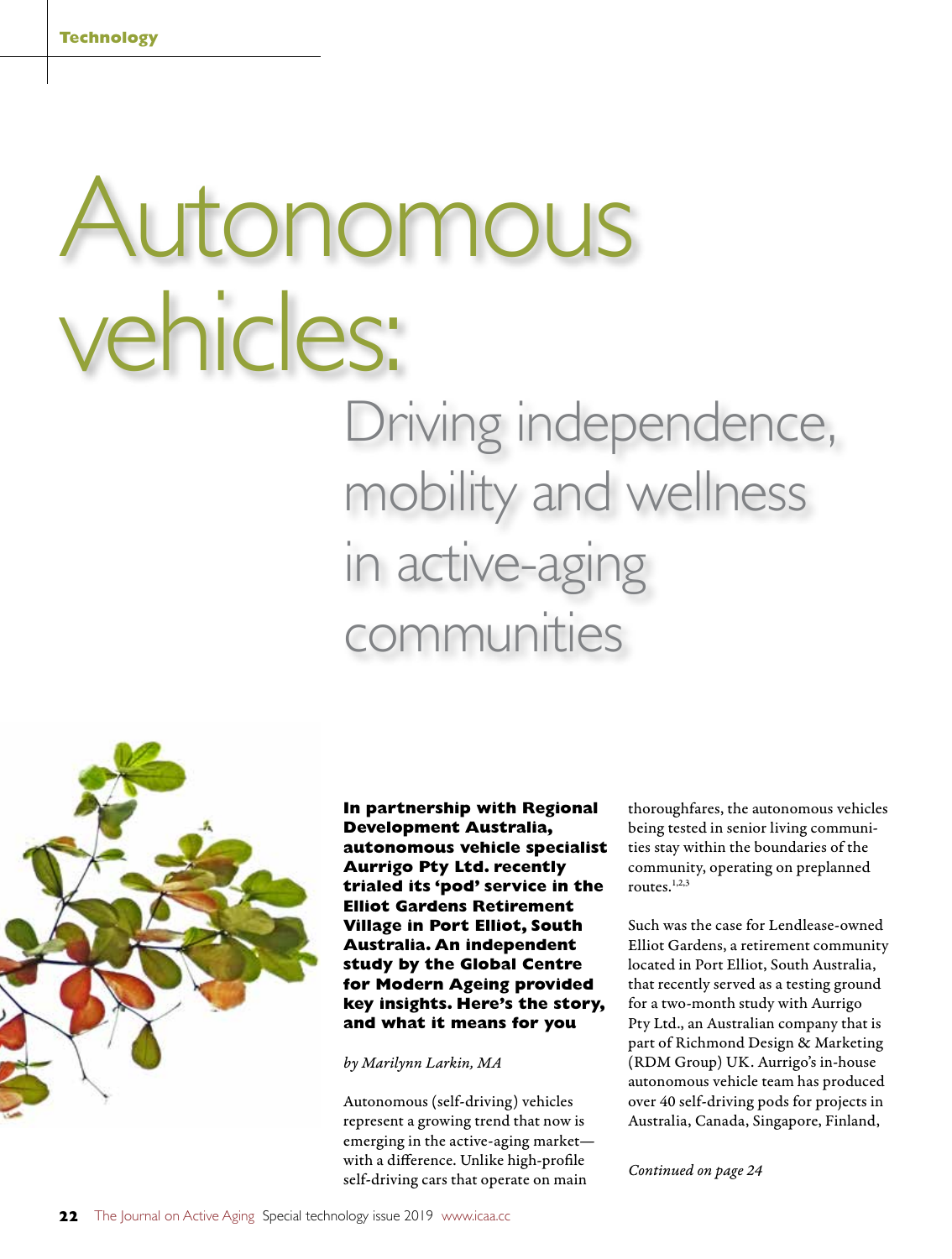*The Aurrigo PodZero® operated on several routes at Elliot Gardens, a South Australia retirement community, during its 2019 trial*

AURRIGO

Elliot

 $\begin{picture}(180,10) \put(0,0){\line(1,0){10}} \put(10,0){\line(1,0){10}} \put(10,0){\line(1,0){10}} \put(10,0){\line(1,0){10}} \put(10,0){\line(1,0){10}} \put(10,0){\line(1,0){10}} \put(10,0){\line(1,0){10}} \put(10,0){\line(1,0){10}} \put(10,0){\line(1,0){10}} \put(10,0){\line(1,0){10}} \put(10,0){\line(1,0){10}} \put(10,0){\line($ 

*<u>Dpodzero</u>* 

lendtease

н

SOUTH

ww.icaa.com/www.icaa.com/www.icaa.cc Vol. 18 No. 4 The Journal on Active Aging Aging Aging Aging Aging Aging Aging Aging Aging Aging Aging Aging Aging Aging Aging Aging Aging Aging Aging Aging Aging Aging Aging Aging Aging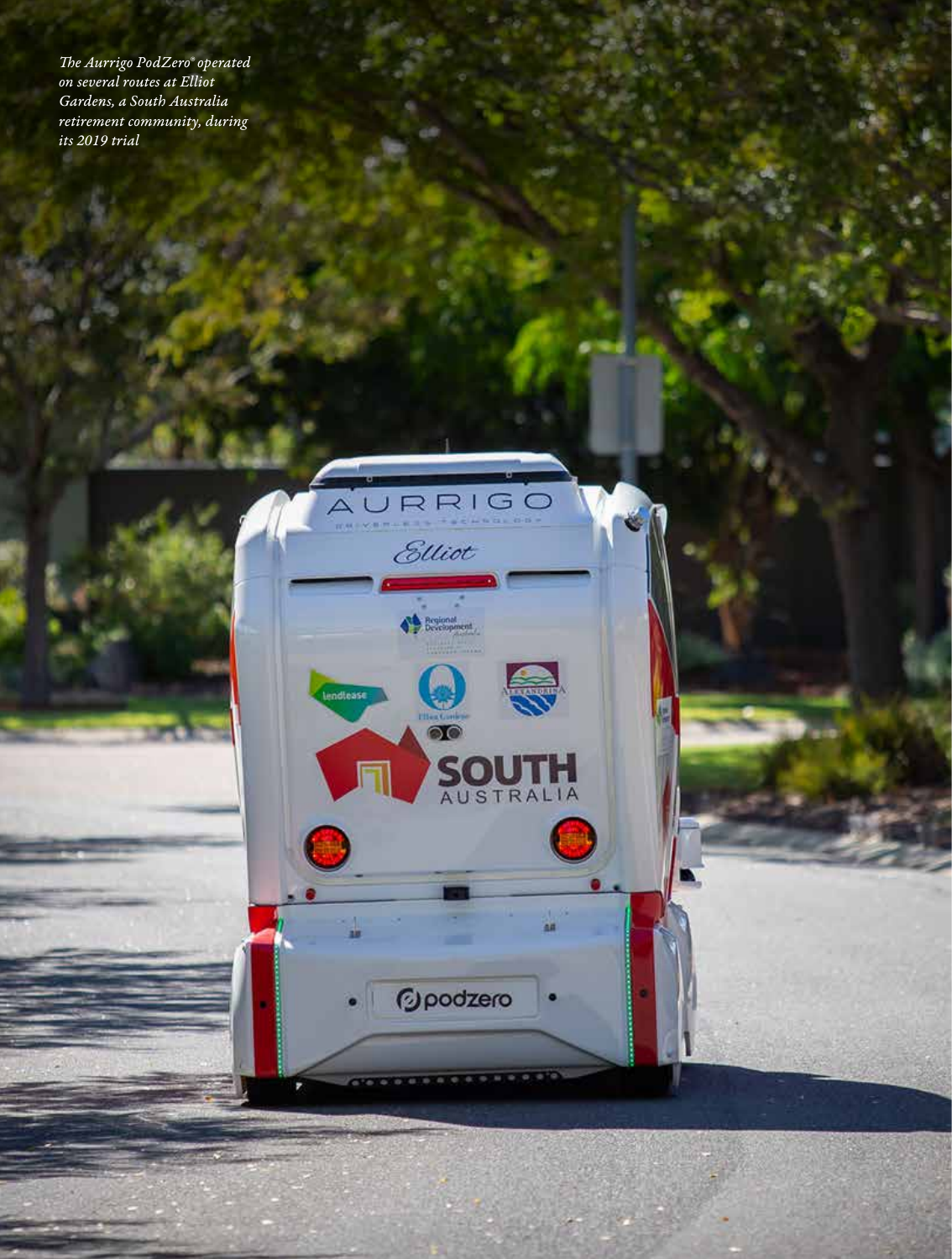

*Elliot Gardens residents had 'mainly positive' attitudes about autonomous vehicles, with* safety, fun *and* convenient *among the positive words they used most often, reveals the Global Centre for Modern Ageing's research*

Vietnam, the United States and the United Kingdom.

Vicki Neilson, manager of Elliot Gardens, said she "jumped at the opportunity" to participate in the trial. The community is home to 330 residents ages 65–96 years, who live in 194 villastyle homes on 27 hectares (67 acres). Neilson recognized the potential value of autonomous vehicles that could eventually enable residents to book their own rides without relying on shuttle buses or taxis, help those with mobility problems maintain their independence and social connections, and allow those with cognitive difficulties to visit friends and seamlessly return home.

For the trial, Aurrigo assigned Elliot Gardens one of its PodZero® autonomous vehicles, which was operating in the Tonsley Innovation District, Adelaide, as part of the South Australian government's Future Mobility Lab Fund program. The battery-powered PodZero, named "Elliot" in a popular vote by

residents of the Landlease community, seats up to four passengers and operates through multiple sensor technologies. It's equipped with a "go" button to enable passengers to confirm when occupants are seated and ready to move, as well as several internal and external emergency stop buttons.

During the trial, Elliot was available on several routes within the community Mondays through Fridays, 9 a. m.–4 p.m. To take a ride, residents could hail Elliot at the community center or when it was passing by, or schedule a ride by text or phone. Australia's regulations required that a chaperone accompany residents at all times to maximize safety in case a problem arose. (To learn more, see the sidebar, "Behind the scenes at the Elliot Gardens trial," on page 28.)

Australia's Global Centre for Modern Ageing (GCMA) conducted independent research before, during and after the trial, which led to feedback from residents and staff (further information is available in the sidebars, "Global Centre for Modern Ageing and its role in the trial" on page 29, and "Insights from a real-world trial" on page 31).

"We never thought, originally, when the product was being developed, that we would be attracting so much interest from the retirement sector," says Roger van der Lee, director of Autonomous Programs–Australia & Asia Pacific for Aurrigo. "Now that we're in it, we're very cognizant of what the needs, wants and opportunities are, and we're working to provide them."

The *Journal on Active Aging®* recently spoke with van der Lee about how the company planned for the Elliot Gardens trial and what's ahead. We also talked with Julianne Parkinson about how and why the GCMA supported the study and conducted its independent research. And we interviewed Village Manager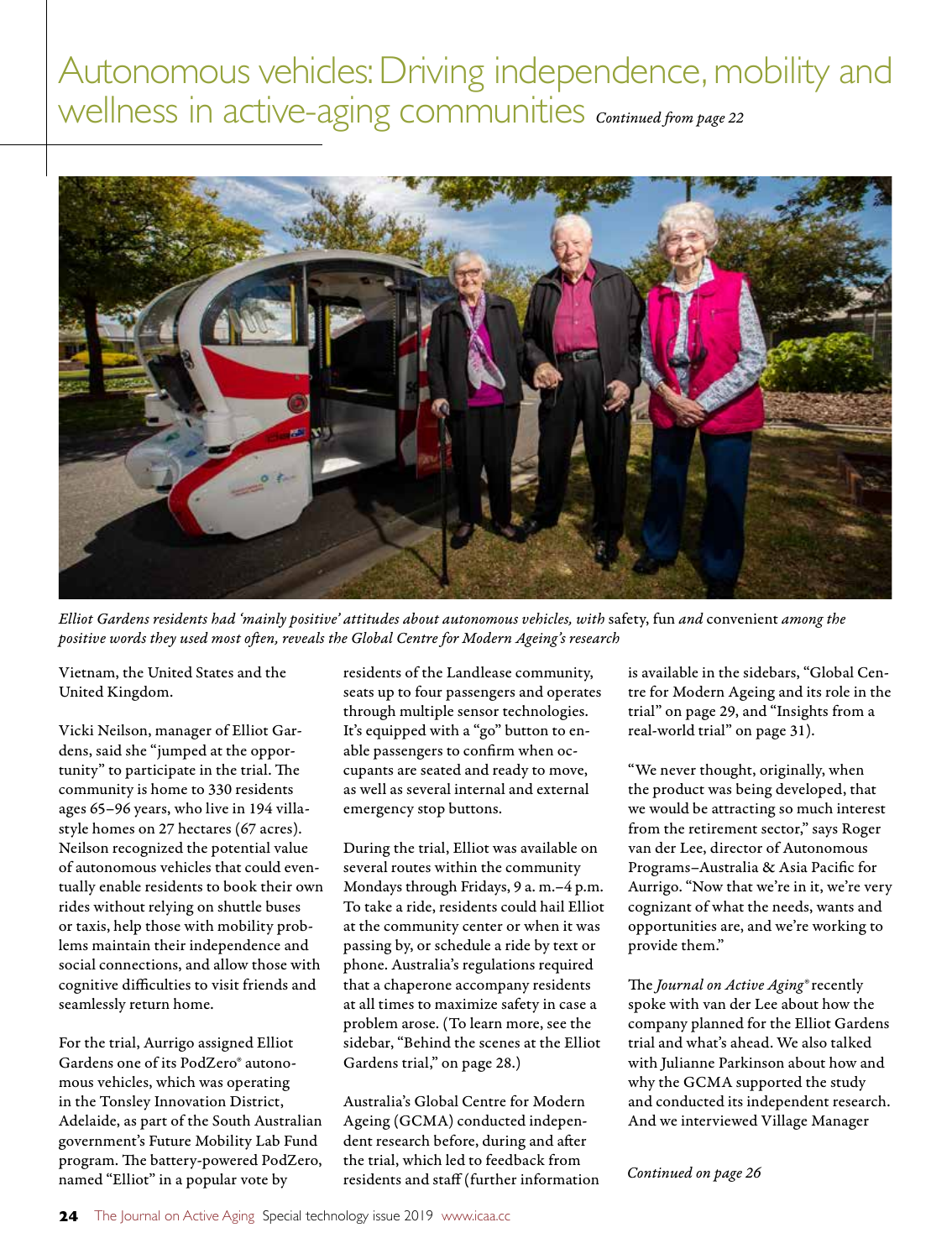Vicki Neilson about the senior living community's expectations and what was involved in the trial.

#### **Launching a 'personal, ondemand mobility service'**

"Unlike Tesla and other manufacturers that produce autonomous vehicles that run on the street and replace what we would consider a 'normal' automobile,' Aurrigo produces 'first mile, last mile' vehicles that integrate with other transportation systems, such as a railway station or a bus stop—any place where the major transport infrastructure ends, but people want to take a journey from there to their destination," van der Lee explains.

Aurrigo's pods "are not shuttle buses that run on a particular timed route or schedule," van der Lee continues. "They're a personal, on-demand mobility service within a geofenced area, and they operate within that space to any destination that's identified by the user." He adds, "For example, we're now conducting a major trial, the UK Autodrive Project, in Milton Keynes, outside of London. The pod operates in a space about 3 kilometers by 1.5 kilometers, and it services the Milton Keynes' railway station and the business and residential district. In fact, the pods were originally designed to run in shopping malls, airport carparks and universities."

#### ML: *Roger, how did you move from there into the retirement community arena?*

Rv: Port Elliot and Regional Development Australia were keen to see this happen in a regional area rather than a major city. The Elliot Gardens study was certainly a first in terms of doing a trial in a retirement community anywhere in this country, as well as the first in a regional area.

ML: *What needs to be done before the pod, with its current functionality, can be fully integrated into the community?*

Rv: Building the communication channel is a crucial step. We need to develop the methodology that will enable people to book their journey. How do they initiate the fact that they want to be picked up at 10:15 from unit number 23 and they want to go to house number 152, because they want to catch up with a friend? Or they want to go from their residence to the community center, or out to the front of the community to catch a bus or post a letter?

We need to enable people to request the service, bearing in mind that many may not be familiar with texting on a mobile phone or even basic electronic systems. How do we enable them to do that in an independent manner, rather than their having to pick up the phone and perhaps call the front desk or a third party to do it for them?

The other issue is, how will the organization cost the service? Will it be part of the facility charge that the overall organization builds into its cost structure, or will it be some type of user pay system? If you have a community of 300 or 500 people yet only 30% or 50% are interested in or able to use the service, some residents might feel they don't want to subsidize the cost because they don't use it. But then, that same argument could be made about a swimming pool or a bowling green or a tennis court or anything else on-site that they don't use. I think when we get to the commercial stage that issue will need to be resolved on an individual basis at each location.

ML: *You've said the Elliot Gardens trial is a first step in your work in active-aging/retirement communities. Once you get communication and cost settled, what's next?*

Rv: Now we know we can provide mobility for people within their communities, either because their mobility is already impaired or (as an additional service) because they're transitioning from full mobility—they want to move

around within their environment and can't necessarily do that easily on foot. They also don't have to get into a car to drive a short distance within their community.

We recognize that, going forward, cognitive function may become an issue [in using the service]. We plan to apply existing technologies such as face recognition and artificial intelligence, so that when people approach the car door, the vehicle will recognize them and what their needs are.

For example, if individuals with cognitive impairment get into the pod, the pod will know where those people want

*Continued on page 28*

#### **Resources**

#### *Internet*

Aurrigo—autonomous technology https://aurrigo.com/

#### Elliot Gardens—Retirement by Lendlease

https://www.retirementbylendlease. com.au/elliot-gardens/

Global Centre for Modern Ageing http://www.gcma.net.au/

Regional Development Australia https://www.rda.gov.au

Tonsley Innovation District https://tonsley.com.au/

#### *Multimedia*

Aurrigo's Official YouTube channel: *Aurrigo Autonomous PodZero™ running at Elliot Gardens Retirement Village in Australia* video https://www.youtube.com/ watch?v=88rYpTUJE-s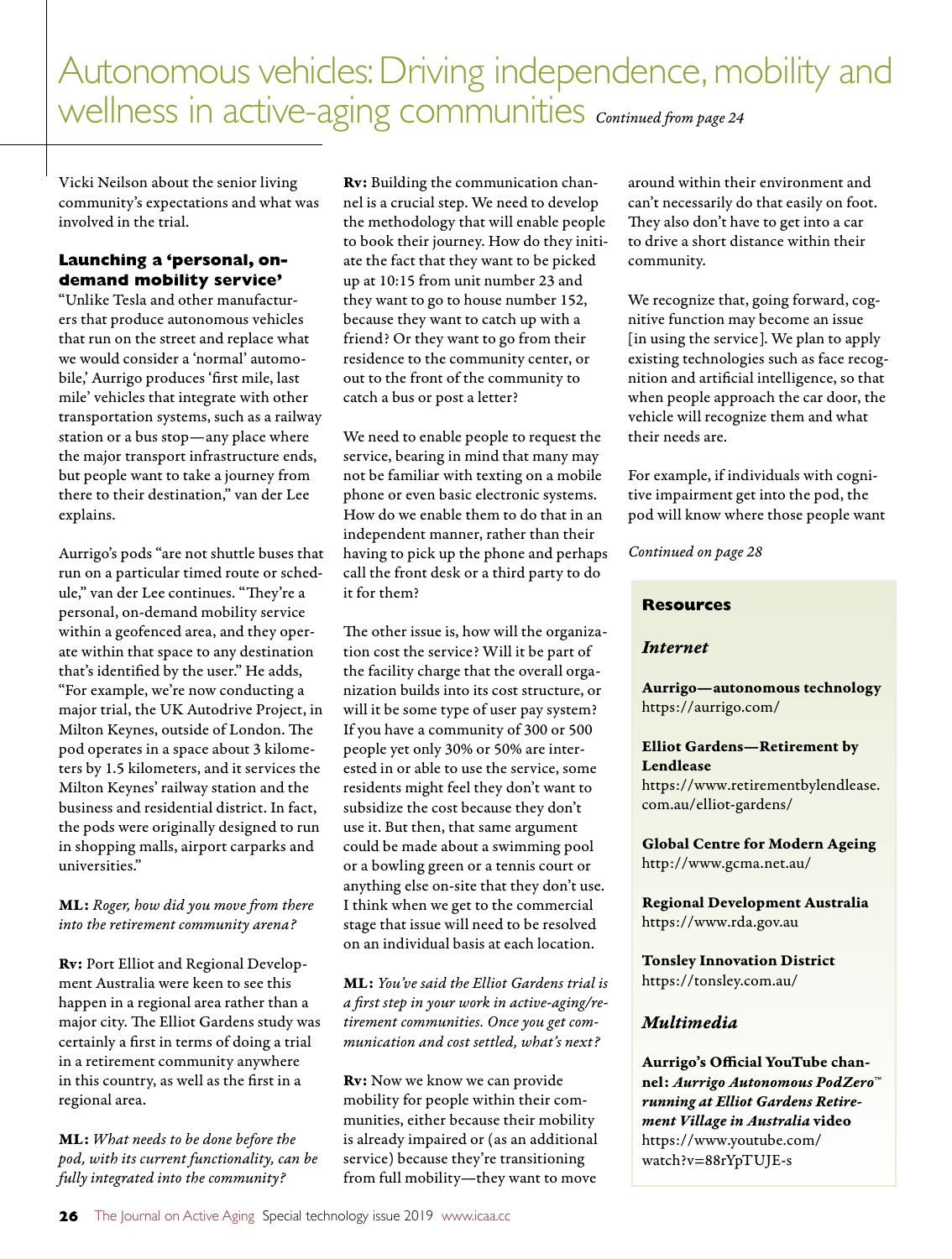

*At Elliot Gardens, more than one in three residents rode in Aurrigo's PodZero® during the two-month trial on the retirement community's campus*

to go and will take them there, and when they get back into the pod, it will take them home if they can't remember where that is or how to get there. Or, if people have impaired vision or hearing, the pod would know they need audible information or visual aids. We would also need automatic deployment of a mobility ramp, so those who use a wheelchair or walker can enter and exit the vehicle easily.

One goal of doing the Elliot Gardens trial was to get feedback on what worked, what didn't work very well, what was missing, and how we might address those needs and wants. [Ed. The sidebar on page 31 takes a brief look at study insights.]

#### ML: *How long might it take to integrate those kinds of technologies?*

Rv: Those aspects could be added very, very quickly. The technology is available. It's a case of bridging the situation from running a trial to transiting to a commercial arrangement. If there was a commercial and business case to load

up the technology and deliver it, I could see that happening easily within the next year or two, which is exciting. Meanwhile, we've designed a new 12-passenger pod that will be deployed in Cambridge, UK, in a trial starting in August [as of press time]. It's part of our "first mile, last mile" transportation service in busy public areas, though it might well be adaptable to active-aging communities down the road.

We've already heard, anecdotally, that people at Elliot Gardens have said, "Well, I don't need my car anymore because I've got transport options at the front gate," or "I don't need a car within my own community because I've got a transport and mobility service available to me." That has all sorts of impacts for ground use. For example, do you need a garage anymore? If not, in terms of increasing the density on a given piece of land, that's more space you can use for other things. There are environmental and energy use implications, as well, so a whole lot of things flow on from the decision to use autonomous transport. [Ed. The *JAA'*s interview with Roger

van der Lee was conducted prior to completion of the Elliot Gardens trial. He shares his comments about the study results in the sidebar on page 31.]

#### **Behind the scenes at the Elliot Gardens trial**

When Vicki Neilson was approached by Regional Development Australia about participating in the Aurrigo trial, she recognized that while an autonomous vehicle might or might not be immediately beneficial to Elliot Gardens, "it would be great to learn more about this new technology that could be something we might offer down the track."

#### ML: *Vicki, what work was involved in preparing for the trial?*

VN: The main thing we had to do was select the chaperone who would accompany residents during the trial and be able to take control should anything go askew. Of course, we also had to have appropriate signage throughout the village warning other road traffic—bicycles as well as cars—about the driverless vehicle. Aurrigo really did the biggest job; they had to map the village and create three different routes.

#### ML: *How did your residents respond to the trial launch?*

VN: There was quite a flurry initially. People wanted to try it simply out of curiosity. I guess the biggest thing was the age difference among our residents— 65 to 96. Many of the younger ones, especially, want to keep their mobility for as long as possible. For them, going from A to B within the village in a pod was more of a joyride than a necessity, although some do come in their vehicles to the community center if they live a bit far from the center, so the pod could potentially replace those trips. I think some people felt that if they want to be mobile for as long as possible, then they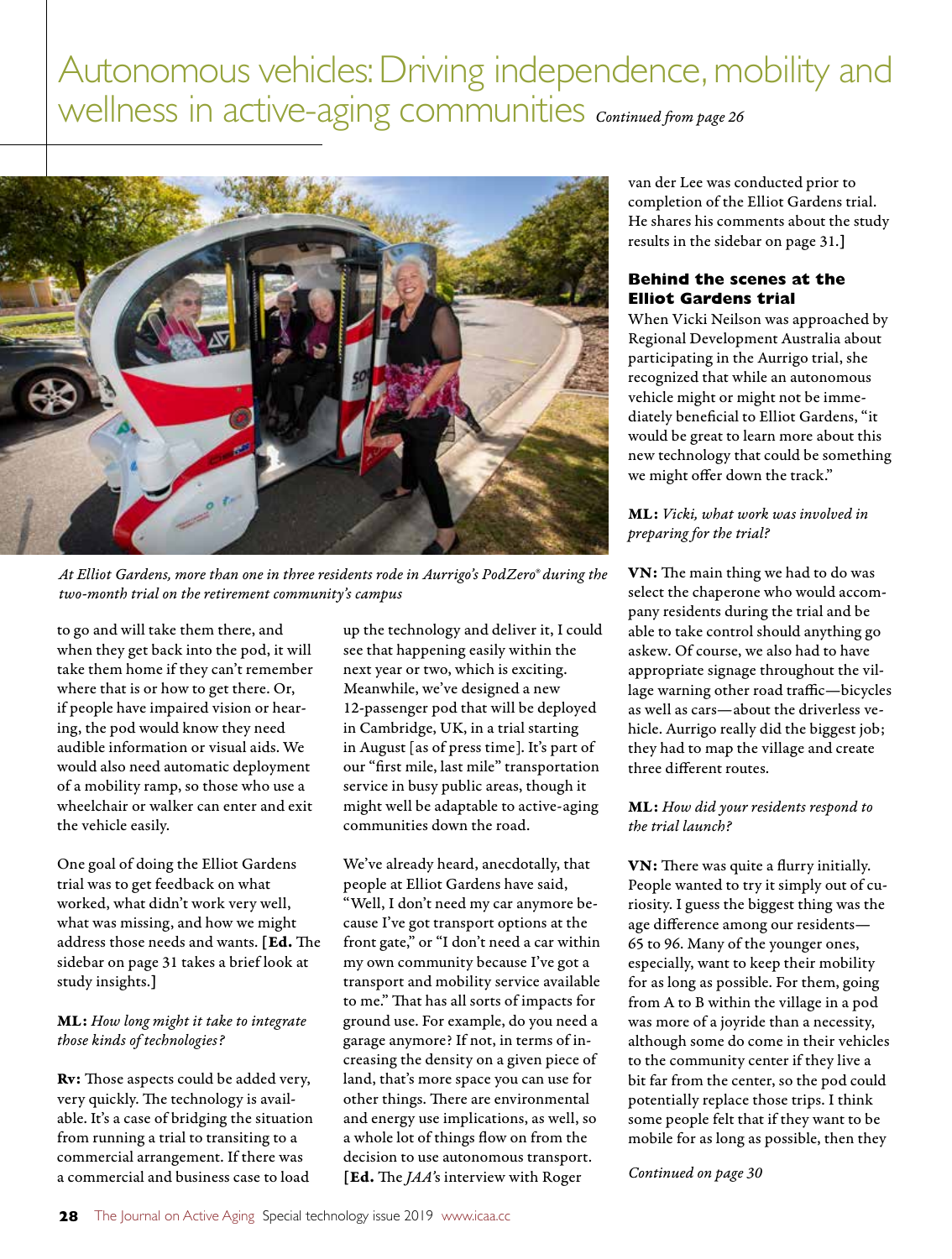#### **Global Centre for Modern Ageing and its role in the trial**



*Elliot Gardens residents took part in a workshop with stakeholders to provide Aurrigo with ideas for future vehicles. Image courtesy of Aurrigo*

The Global Centre for Modern Ageing (GCMA) was launched in South Australia to make it easier for businesses and their research partners to develop products and services for an evolving "modern ageing marketplace."

Located at Tonsley Innovation District in Adelaide, the GCMA also operates a LifeLab, a testing facility that enables businesses to trial their products and services in a simulated reallife environment. The organization's overarching objective is to inspire governments, businesses, researchers and older people to seek and develop solutions that reflect the opportunities for modern aging.

The GCMA's expert team operates within the standards of the European Network of Living Labs, and its Life-Lab is one of only 13 such labs worldwide specializing in aging.

"We know that a child born today has a one in three chance of living to be 100," CEO Julianne Parkinson notes. "Whilst living 10, 20 or 30 years beyond traditional retirement is more commonplace today, this shift is not short-term. Increased life span will continue to be part of the fabric of our society for decades to come. That's why investing in solutions to improve the quality of life through better choices of products and services makes good sense."

Through LifeLab and projects such as the Aurrigo trial, the GCMA is helping to ensure that older adults are an integral part of any research aimed at developing products and services for their use, at every phase, Parkinson explains.

That's where the Elliot Gardens autonomous vehicle trial comes in. Throughout the trial, the GCMA independently collected resident mobility-behavior information and user feedback about the

service and the pod to assist Aurrigo in enhancing it.

The research measured such factors as whether there was an increase in overall movement around the village; whether the residents enjoyed the experience; and whether they saw a use for the technology in similar settings (see the sidebar on page 31 for results). Information was gathered through pre-/post-surveys and data collection through observations and individual interviews as well as a workshop held on May 8, shortly before the trial ended.

What does the GCMA look for in a community research partner?

"Firstly, we look for leadership and a culture where the trial is welcomed and has buy-in from all involved," Parkinson comments. "Secondly, that those involved represent the people most likely to benefit from the outcome of the trial."

Parkinson emphasizes, "The bottom line for us, and why we were eager to support this trial and will likely support others, is that these vehicles have the potential to improve people's lives and give them more confidence and access to the places they want to go and people with whom they want to meet." She concludes, "It really helps to level the playing field for all people to engage in life."

#### Reference

1. Her Majesty's Government, Office for National Statistics. (2016, January 14). What are your chances of living to 100? Available at https:// www.gov.uk/government/organisations/ office-for-national-statistics.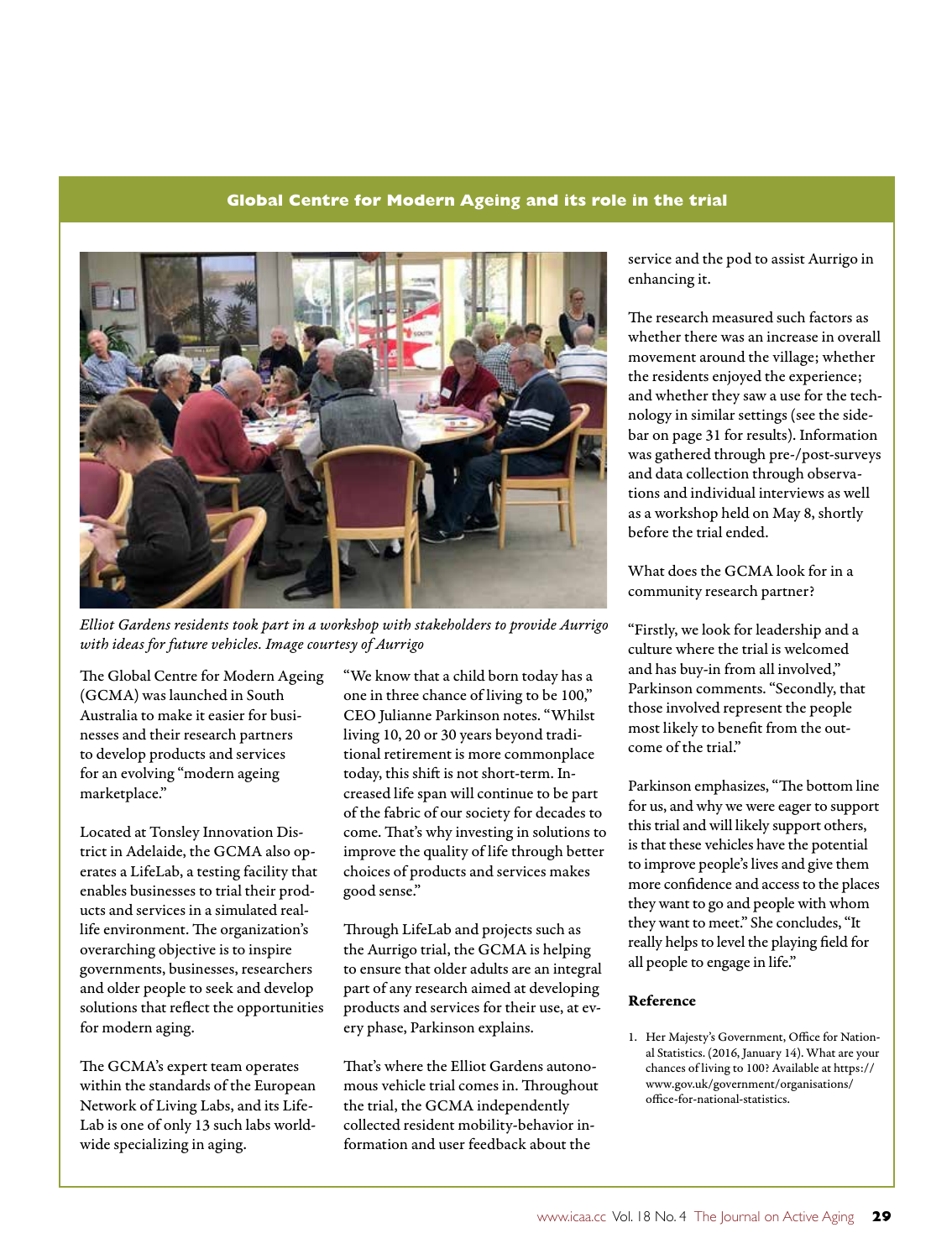

*Residents at Elliot Gardens opted in for rides in Aurrigo's autonomous vehicle with an 'enthusiastic curiosity'* 

need to walk as much as possible. [Ed. For more study results, see "Insights from a real-world trial" on page 31.]

#### ML: *From your perspective, did everything run smoothly?*

VN: We had one issue only: The pod wanted to drive into the gutter at one point, but the chaperone quickly fixed that by remapping. There were no other incidents. The pod has these super-sensitive wings that detect anything in front of or behind it, so it stops quite readily. Of course, the passenger has to be strapped in with a seatbelt as in a regular car. So, we didn't have any incidents to speak of over the entire trial period.

#### ML: *What advantages do you envision down the road?*

VN: I see the Aurrigo pod or equivalent autonomous vehicle as being a marvelous invention for somebody who no longer drives or has difficulty walking, who might have to go a half-kilometer down the road to the pharmacy, or to buy a liter of milk in the grocery, or to meet someone for coffee—the idea that

they can go in the pod and then dial it to come and pick them up. That would be fantastic for people who are mostly housebound and rely on other people or taxis to take them where they want or need to go.

A couple of village managers within our group in Victoria emailed me and asked, "How do we get hold of one of these?" They didn't quite understand that we hadn't bought it and that it was part of a trial. But their residents had seen the information we sent out and were quite excited about having access to an autonomous vehicle. So, there's definitely interest. I think once the vehicle can go door-to-door, 24/7, it will be used more by everyone.

ML: *What are your take-home messages for readers who may be considering getting involved in an autonomous vehicle study in their own communities?*

VN: I would say embrace it wholeheartedly. The world of technology is racing ahead before our eyes and I think it would be marvelous to be part of it, to the point where you could have a driverless

vehicle in your retirement living community. I can't see a negative other than the management of it, and I guess there's always a worry that something might go amiss. But then again, risks are also involved in having regular automobiles in the community—someone might hit the accelerator instead of the brake.

My feeling is that people in our community are here to be active, enjoy life, and have as much as possible at their fingertips. The pod can add hugely to that freedom and to feeling like, "Yes, I can do this! I don't have to rely on taxis, relatives or neighbors." Even though residents may not be walking as much as perhaps they once did, they're still getting on and off the pod, they're socializing, they're going for coffee instead of sitting at home. All this contributes immensely to wellness and quality of life." $\mathcal{D}$ 

*Marilynn Larkin, MA, is an award-winning medical writer and editor, an ACEcertified personal trainer and group fitness instructor, the editor of ICAA's* Research Review, *and a contributing editor and technology columnist for the* Journal on Active Aging®.

#### References

- 1. Bowers, L. B. (2019, March 22). California CCRC to be testing grounds for self-driving vehicles. *McKnight's Senior Living.* Retrieved from https://www.mcknightsseniorliving. com/home/news/california-ccrc-to-be-testinggrounds-for-self-driving-vehicles/.
- 2. Sudo, C. (2019, March 17). Senior communities become key testing ground for self-driving cars. *Senior Housing News.* Retrieved from https:// seniorhousingnews.com/2019/03/17/seniorcommunities-become-key-testing-ground-forself-driving-cars/.
- 3. Aurrigo Driverless Technology's Official YouTube Channel. (2019, April 10). Video: *Aurrigo Autonomous PodZero™ running at Elliot Gardens Retirement Village in Australia*. Available at https://www.youtube.com/ watch?v=88rYpTUJE-s.

#### Images courtesy of Aurrigo